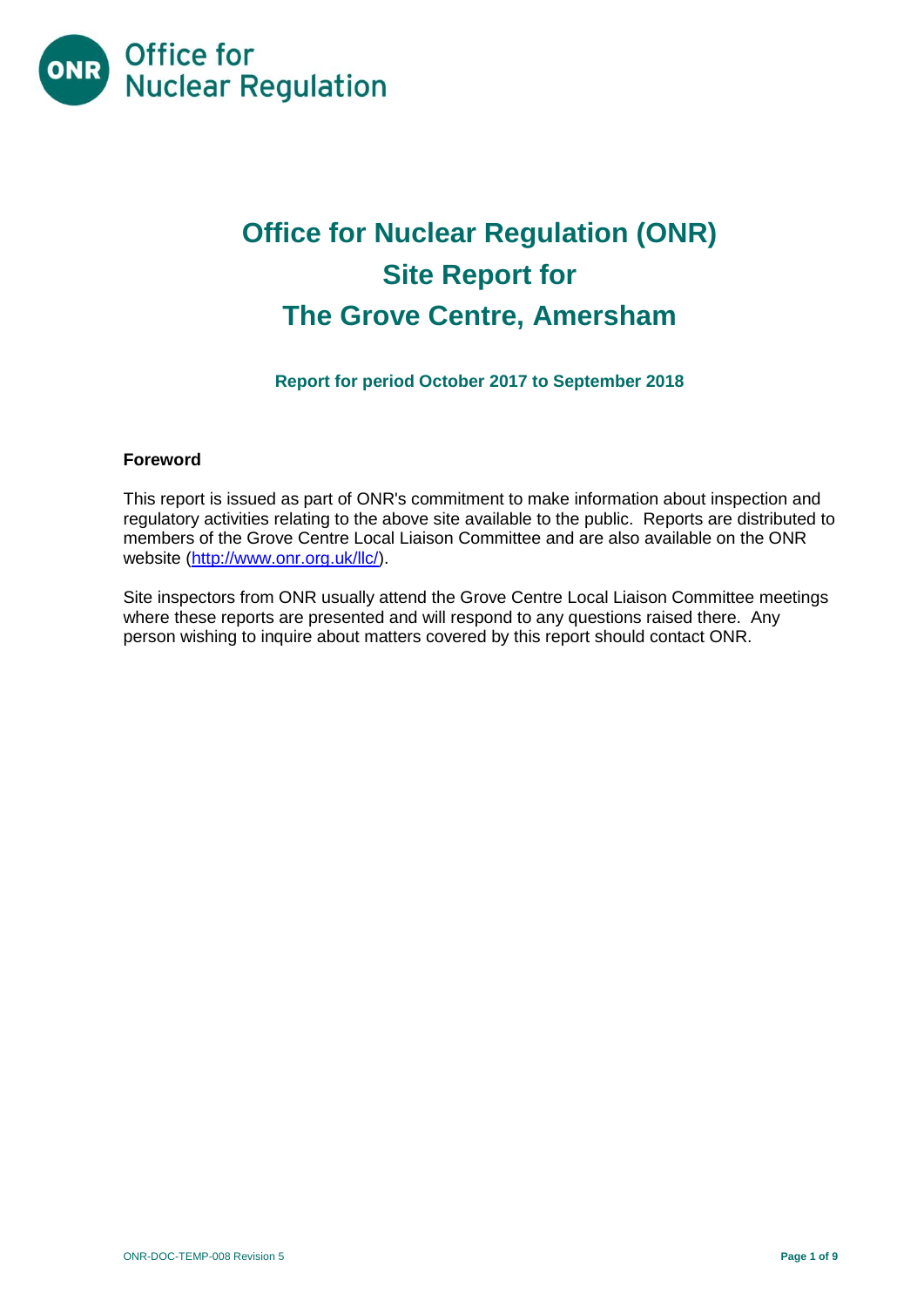## **TABLE OF CONTENTS**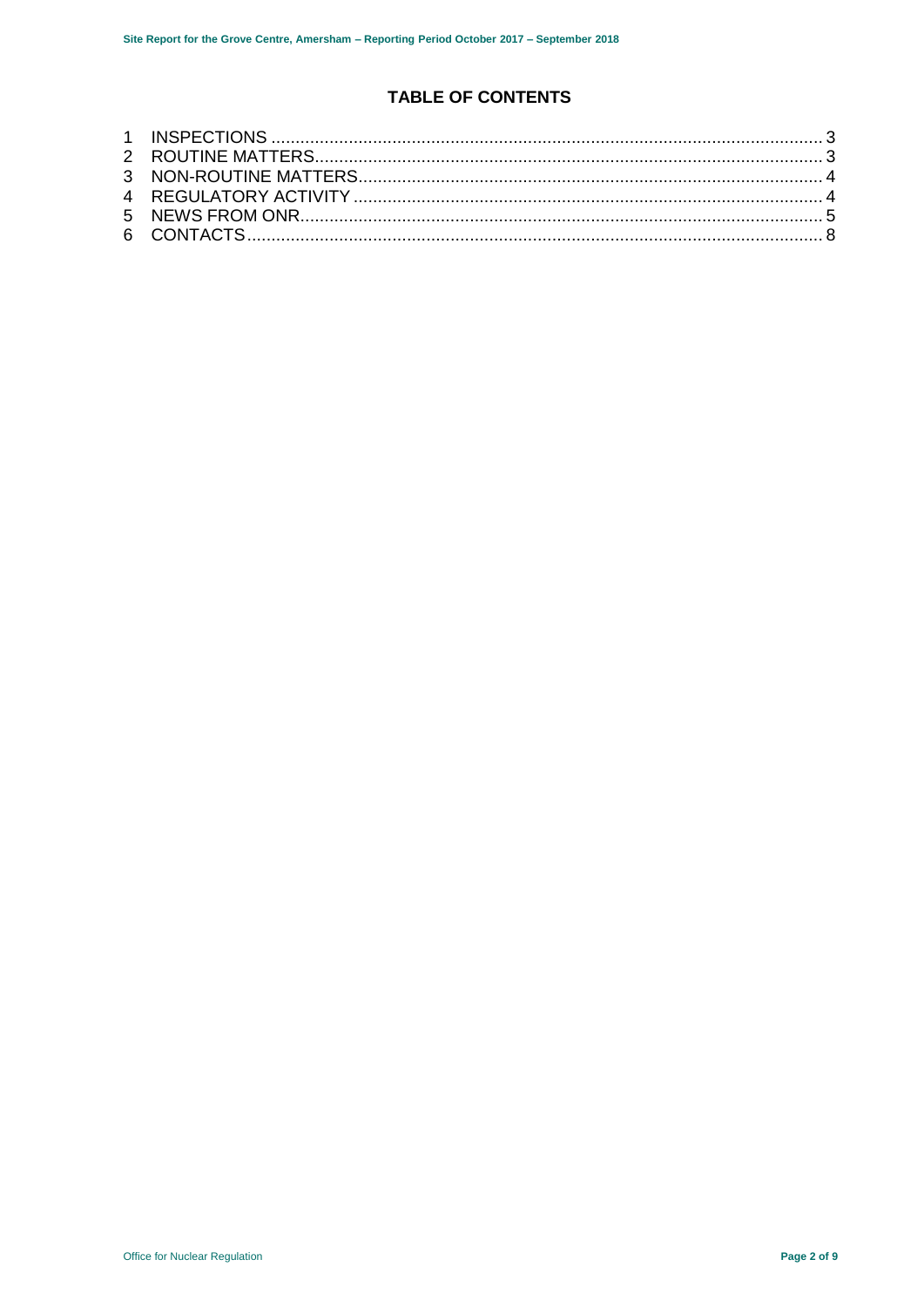## <span id="page-2-0"></span>**1 INSPECTIONS**

#### **1.1 Dates of inspection**

The ONR Nominated Site Inspector and other ONR Inspectors conducted inspections on the following dates during the reporting period:

| October 2017   | 11   |
|----------------|------|
| May 2018       | 15   |
| September 2018 | - 27 |

## <span id="page-2-1"></span>**2 ROUTINE MATTERS**

#### **2.1 Inspections**

Inspections are undertaken as part of the process for monitoring compliance with:

- **the conditions attached by ONR to the nuclear site licence granted under the** Nuclear Installations Act 1965 (NIA65) (as amended);
- the Energy Act 2013
- the Health and Safety at Work Act 1974 (HSWA74); and
- regulations made under HSWA74, for example the Ionising Radiations Regulations 1999 (IRR99) and the Management of Health and Safety at Work Regulations 1999 (MHSWR99).

The inspections entail monitoring licensee's actions on the site in relation to incidents, operations, maintenance, projects, modifications, safety case changes and any other matters that may affect safety. The licensee is required to make and implement adequate arrangements under the conditions attached to the licence in order to ensure legal compliance. Inspections seek to judge both the adequacy of these arrangements and their implementation.

In this period, routine inspections of the site covered the following:

#### **Emergency Arrangements**

In accordance with ONR intervention strategy, a planned inspection of the licensee's Emergency Arrangements was undertaken at the Grove Centre, Amersham. This inspection involved witnessing a planned emergency exercise at the site. Overall ONR was satisfied with the implementation of the arrangements and the performance of the emergency teams witnessed was deemed to be adequate. A small number of minor observations were made, and regulatory advice was given to the licensee to address these.

#### **Decommissioning**

An inspection was carried out of the licensee's arrangements for decommissioning. Based on the evidence provided and observations made ONR were satisfied that the licensee's arrangements for decommissioning meet regulatory requirements. It was also noted that decommissioning plans and safety cases are being developed in accordance with these arrangements.

#### **Safety Documentation.**

The licensee is required to make and implement adequate arrangements for the production and assessment of safety cases during all phases of the site's lifetime. An inspection was carried out to assess the adequacy and implementation of these arrangements. The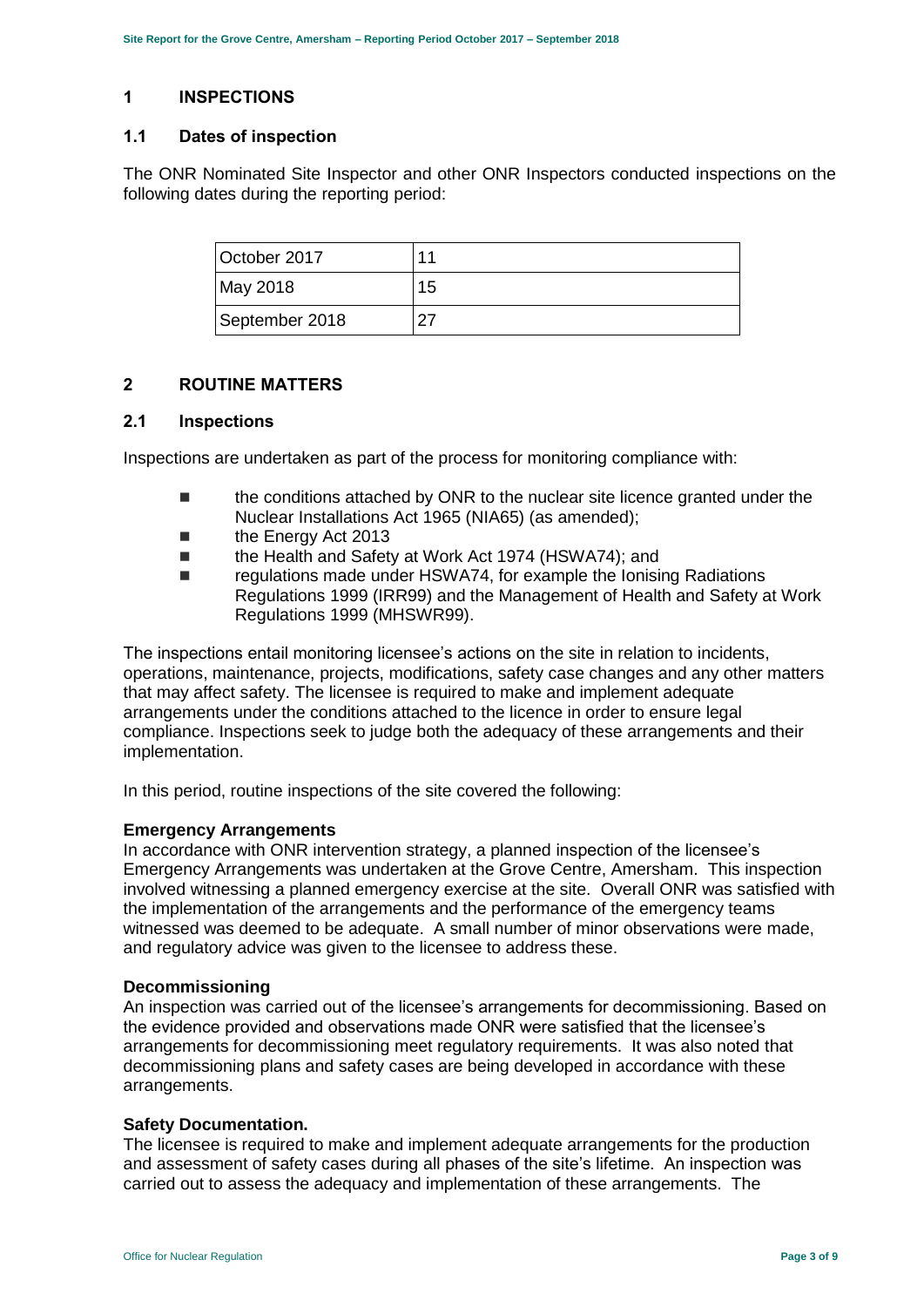conclusion of this inspection was that the licensee's arrangements adequately meet ONR's expectations and that safety cases are developed in accordance with these arrangements.

#### **Delicensing**

The licensee is continuing to carry out a project which will remove approximately half of the site from regulatory control. This is known by ONR as delicensing. The project is supported by ONR as it reduces the radiological hazard at the site by removing residual radioactive contamination from the part of the site to be delicensed such that no danger from radioactivity exists. Regulatory advice has been given to ensure the licensee follows due process throughout the project.

In general, ONR judged the arrangements made and implemented by the site in response to safety requirements to be adequate in the areas inspected. However, where improvements were considered necessary, the licensee made satisfactory commitments to address the issues, and the site inspector will monitor progress during future visits. Where necessary, ONR will take formal regulatory enforcement action to ensure that appropriate remedial measures are implemented to reasonably practicable timescales.

#### **Security**

The Grove Centre has undergone security related compliance inspections in accordance with the agreed Civil Nuclear Security (CNS) sub-division intervention strategy during the period and on each occasion has received a Green (adequate) rating from the CNS Inspector. On the basis of this past performance and in the Inspector's judgement, the Grove Centre site should be subject to routine regulatory attention in the forthcoming financial year.

### **2.2 Other work**

The site inspector held a periodic meeting with safety representatives, to support their function of representing employees and receiving information on matters affecting their health, safety and welfare at work.

## <span id="page-3-0"></span>**3 NON-ROUTINE MATTERS**

Licensees are required to have arrangements to respond to non-routine matters and events. ONR inspectors judge the adequacy of the licensee's response, including actions taken to implement any necessary improvements. There were no such matters or events of significance during the period.

## <span id="page-3-1"></span>**4 REGULATORY ACTIVITY**

ONR may issue formal documents to ensure compliance with regulatory requirements. Under nuclear site licence conditions, ONR issues regulatory documents, which either permit an activity or require some form of action to be taken; these are usually collectively termed 'Licence Instruments' (LIs), but can take other forms. In addition, inspectors may issue Enforcement Notices to secure improvements to safety.

**Table 1 Licence Instruments and Enforcement Notices Issued by ONR during this period**

| Date             | <b>Type</b> | <b>Ref No</b> | <b>Description</b> |
|------------------|-------------|---------------|--------------------|
| $\big \big  N/A$ |             |               |                    |

Reports detailing the above regulatory decisions can be found on the ONR website at [http://www.onr.org.uk/pars/.](http://www.onr.org.uk/pars/)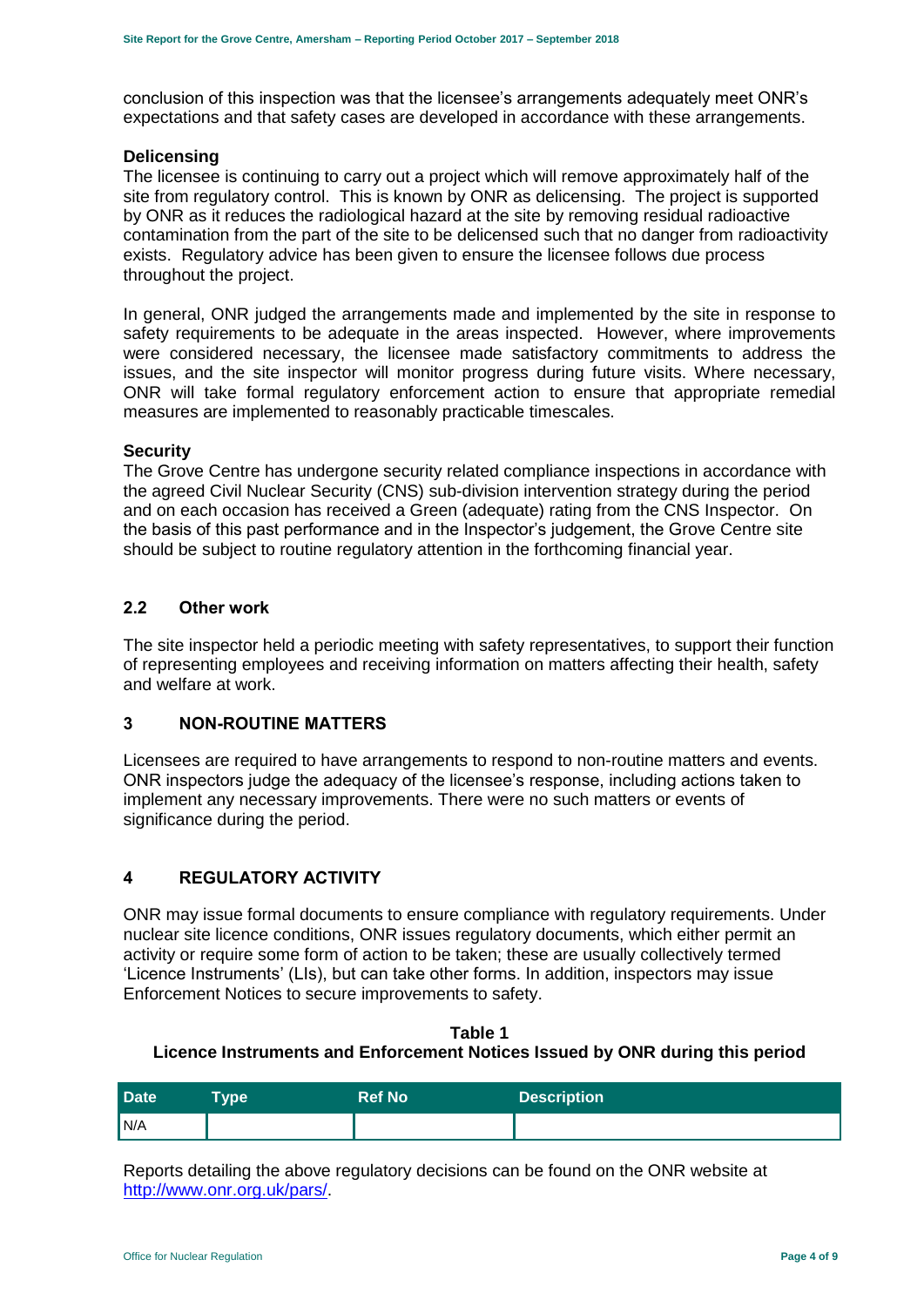## <span id="page-4-0"></span>**5 NEWS FROM ONR – 1/10/17 – 30/9/18**

## **Corporate News**

In October 2017 Mark Foy was appointed as ONR's new Chief Nuclear Inspector. For the previous four years Mark had been a Deputy Chief Nuclear Inspector working on some of ONR's most significant programmes including, Sellafield, decommissioning, defence and civil reactors.

In November 2017 we announced that Sir Simon Lister would be joining the ONR Board as a Non-Executive Director. Sir Simon commenced his appointment on 5 March 2018 for a four-year term.

In May we published a self-assessment exercise to update on how well our activity currently aligns with the Regulators' Code, which came into effect in April 2014 to provide a framework for how regulators should engage with those they regulate. The full report is available on our [website.](http://www.onr.org.uk/regulators-code.htm)

In June we published our Annual Report and Accounts highlighting the extent of our regulatory activities. During the 17/18 year over 1,000 inspections were carried out across 36 licensed sites and transport duty-holders, ensuring the required standards of safety and security were met to protect the public and workers. The full report is available on our website.

In July we published our second [gender pay report.](http://news.onr.org.uk/2018/07/onr-publishes-second-gender-pay-report/) The organisation-wide results show that ONR has a mean gender pay gap of 35.2%, which is wider than last year, although it is broadly similar to the rest of the UK nuclear industry and anticipated given our workforce profile, and that of the industries from which we have historically recruited. ONR is committed to addressing this issue and continues to focus on improving diversity and inclusion.

Our Chief Executive, Adriènne Kelbie, has agreed a three-year contract extension, taking her term of employment to January 2022.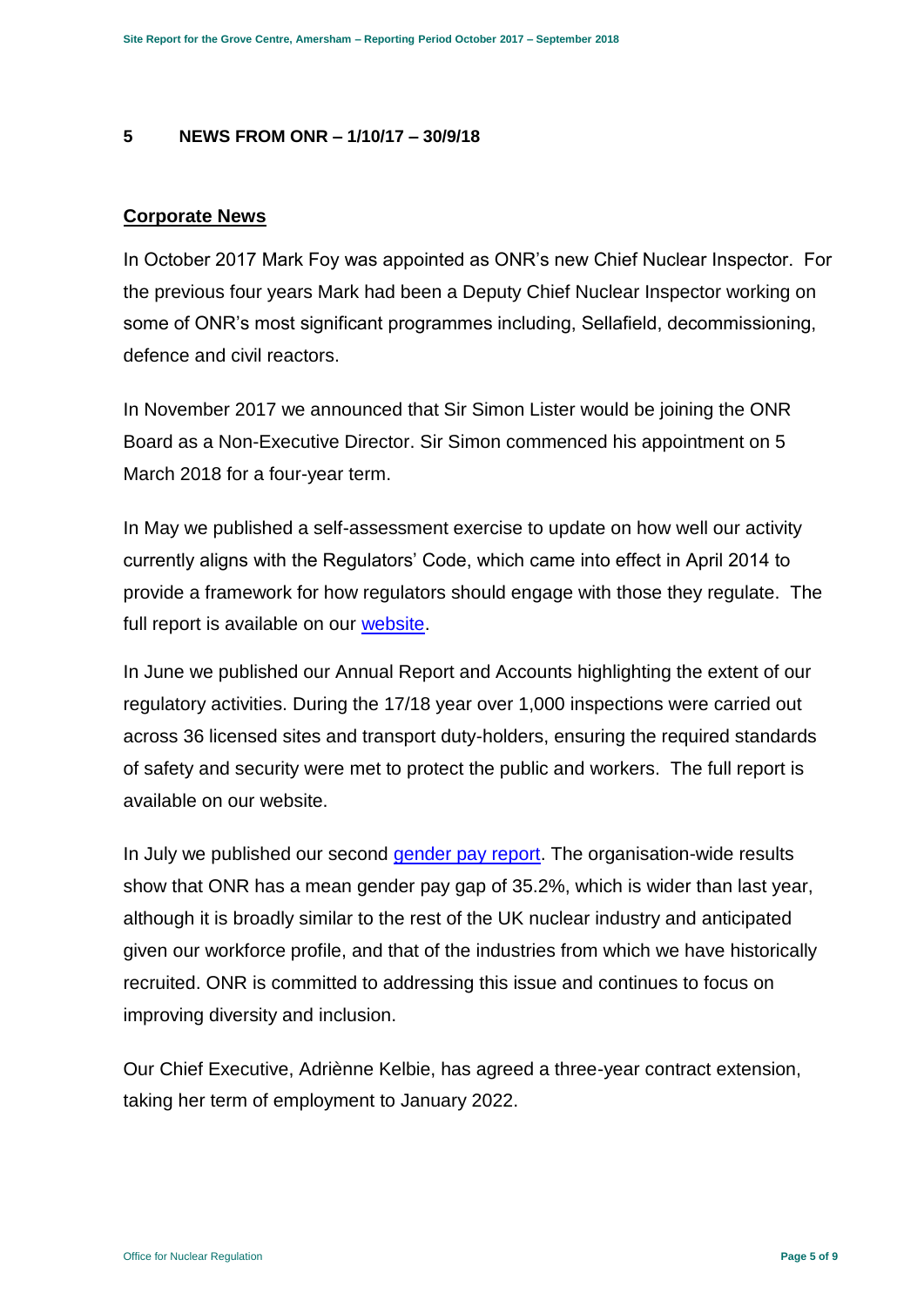The Department for Work and Pensions has started the process for recruiting a new ONR Chair (further details can be found on the [public appointments website\)](https://publicappointments.cabinetoffice.gov.uk/appointment/chair-the-office-for-nuclear-regulations/). Our current Chair, Nick Baldwin CBE, will remain in office until 31 March, 2019.

## **Regulatory News**

In December 2017 we completed the generic design assessment of the Hitachi-GE designed, UK Advanced Boiling Water Reactor (UK ABWR), and confirmed that the design is suitable for construction in the UK. We issued a Design Acceptance Confirmation (DAC) and a Statement of Design Acceptability (SoDA) was issued by the environment agencies to Hitachi-GE.

In May 2018 a delegation from ONR, led by Chief Nuclear Inspector Mark Foy, supported the UK's contribution to the 6th Joint Convention review meeting in Vienna. Bringing together 78 countries, the Joint Convention on the Safety of Spent Fuel Management and the Safety of Radioactive Waste Management is the world's leading international forum for ensuring society and the environment are protected from hazards arising from spent fuel and radioactive waste. Further details can be found on the IAEA website.

On 11 May we notified Sellafield Ltd of our intention to prosecute the company for offences under Section 2 (1) of the Health and Safety at Work etc. Act (1974).The charge related to an incident on 5 February, 2017, at a facility which handles special nuclear materials, which resulted in personal contamination to a Sellafield Ltd employee. The decision to prosecute followed an investigation into the incident by ourselves. The matter remains subject to legal proceedings with the trial provisionally scheduled to take place on 25 March 2019 at Carlisle Crown Court.

On 25 July we announced our decision to prosecute the Atomic Weapons Establishment for offences under Section 2 (1)\* of the Health and Safety at Work etc. Act (1974). This charge related to an electrical incident on 27 June, 2017, which resulted in injury to an AWE employee. The incident was a conventional health and safety matter and there was no radiological risk to workers or the public. At a court hearing on 18 September, AWE pleaded guilty to the charge and sentencing was adjourned until 9 November, 2018.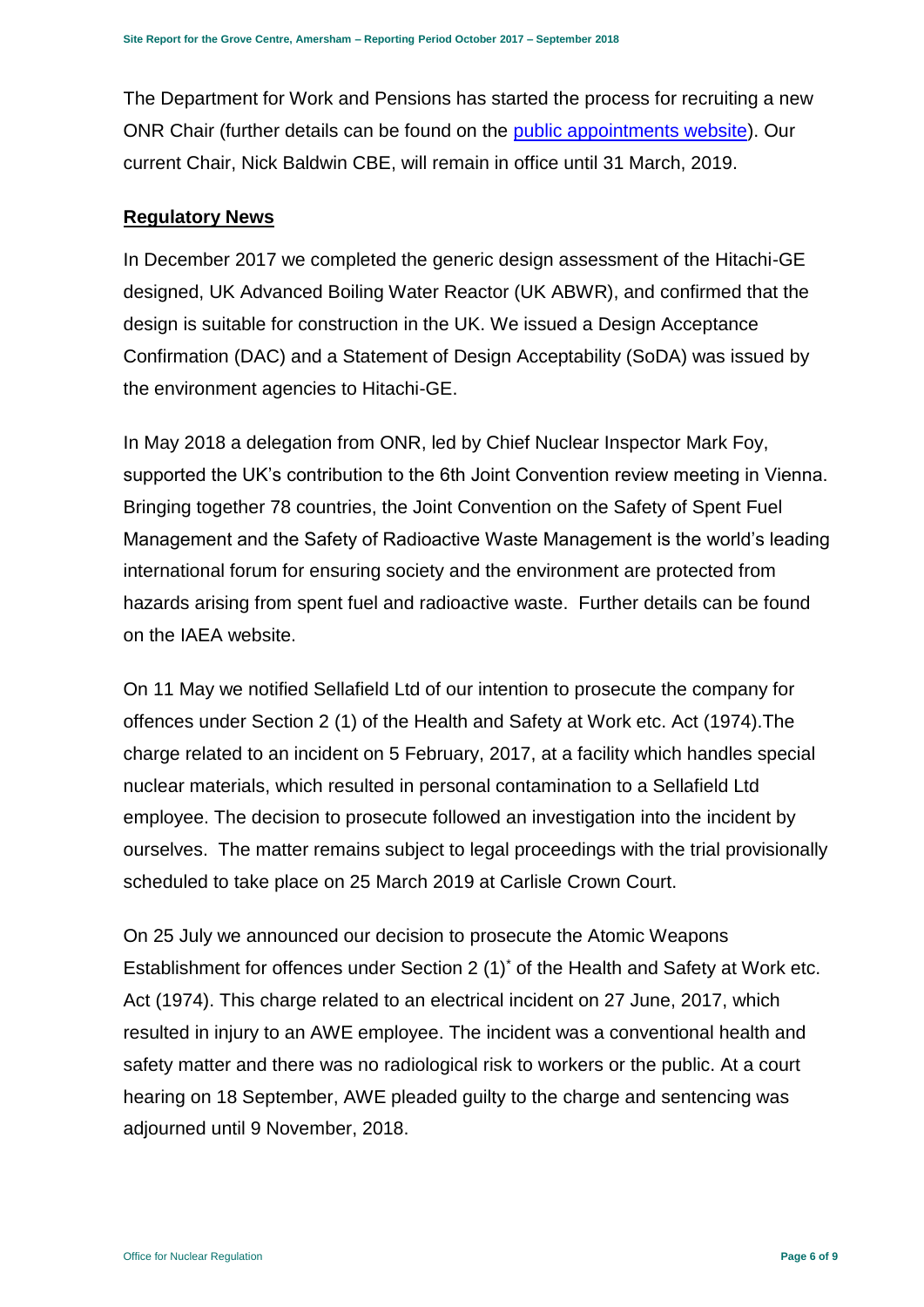In a separate case brought by ONR, EDF Energy Nuclear Generation Ltd and Doosan Babcock Ltd pleaded guilty on 10 October, 2018, to offences under the Health & Safety at Work etc. Act 1974, section 3(1) and the Work at Height Regulations 2005, Regulation 4(1) respectively. The charges relate to an incident on 12 April 2017 at the Hinkley Point B nuclear power station, which resulted in a serious injury to a Doosan Babcock Ltd employee. Following a hearing at Taunton Magistrates Court, the case was committed for sentencing at Taunton Crown Court with the hearing date provisionally set for 1 February 2019.

The cases involving AWE, EDF Energy Ltd and Doosan Babcock Ltd related to conventional, industrial-type incidents that would have been subject to regulation by the Health and Safety executive prior to ONR's creation four years ago, when we gained responsibility for such matters on licensed sites. There was no radiological risk to workers or the public. Updates on each case will be published on our [website.](http://www.onr.org.uk/index.htm)

We're on target to deliver the UK's new domestic safeguards regime at the end of March 2019. We've recruited all the safeguards specialists the UK expects to need and are on target to have a dedicated IT system, to run in parallel with Euratom from January 2019. The project's also had a 'light touch' review from the Infrastructure and Projects Authority (IPA), the government's centre of expertise for infrastructure and major projects. The IPA gave us a rating of Green/Amber, another vote of confidence in the work so far. We've been talking to industry stakeholders about our future regulation and we'll do more of this in 2019.

The UK government published its latest quarterly update on exiting Euratom in October. The update includes the progress on international agreements and trade in the civil nuclear sector

## **Stakeholder Engagement**

We continue to engage constructively with members of the nuclear-interest Non-Governmental Organisation community and held meetings of our ONR-NGO Forum in October 2017, March 2018 and October 2018. The forum meets to discuss strategic, cross-cutting regulatory matters. Site specific matters are normally addressed via local Site Stakeholder Groups. We are always keen to engage with a range of stakeholders and groups on nuclear safety and security issues, so if you do represent a NGO, and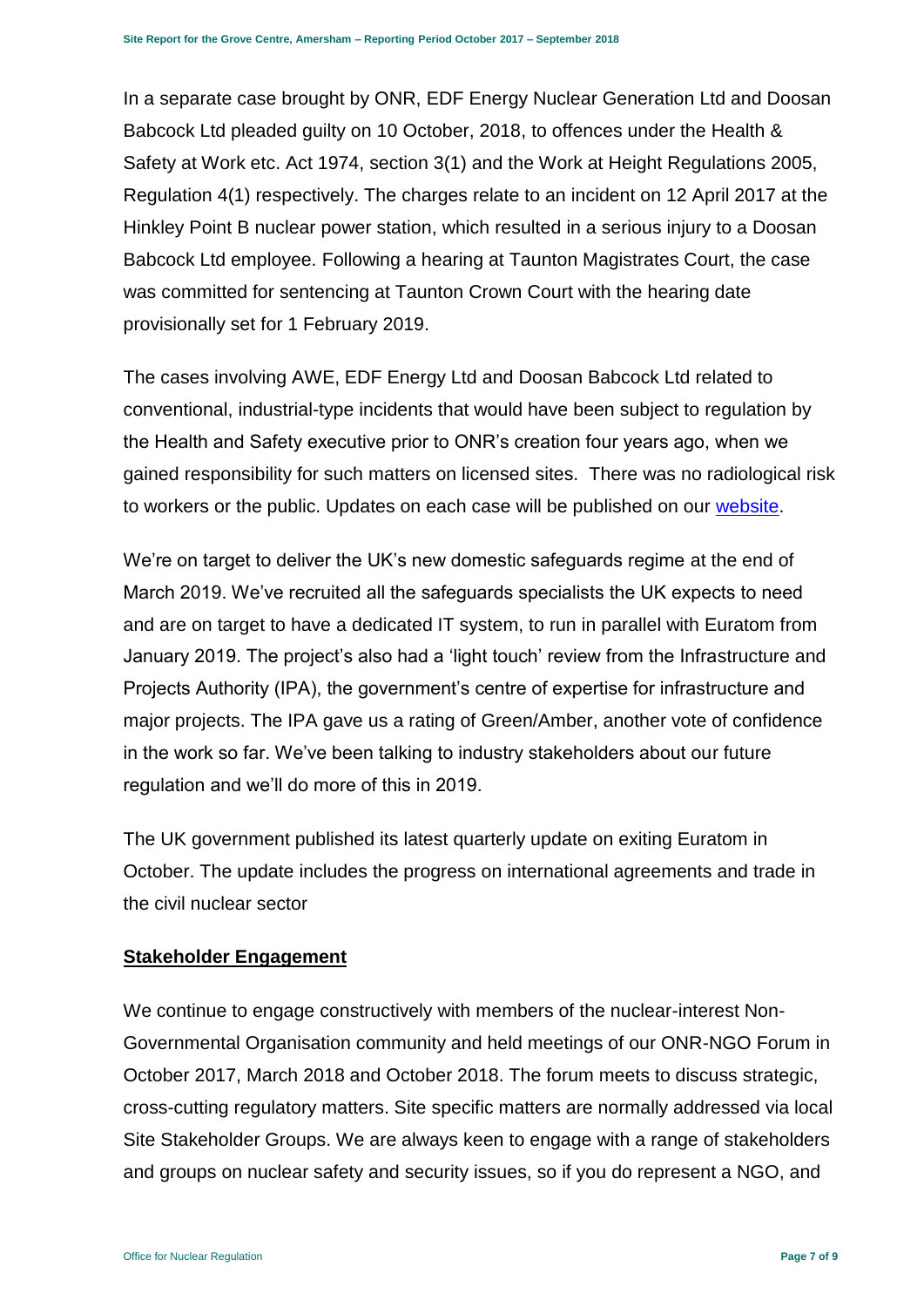are not already involved through our forum or via a Site Stakeholder Group, then please get in touch with the ONR Communications team via contact@onr.gov.uk

On 9 May 2018 we held our annual Industry Conference, with the theme - 'Public Safety – everyone's responsibility.' Delegates from more than 45 different organisations attended, and we were delighted that Richard Harrington, Parliamentary under Secretary of State, Minister for Business and Industry, was able to join us to deliver a keynote speech. The conference provided us with an opportunity to engage directly with senior representatives from across industry and government on a number of topical and strategic issues affecting the sector.

As part of our continued stakeholder engagement work, in June 2018 we welcomed finance professionals from a number of nuclear site licensees and dutyholders to seminars in London and Birmingham. Led by our Finance Director, Sarah High, we hosted the seminars to provide the industry with a better understanding of our charging methodology, the principles we apply, and how the charging process works. To accompany the seminars we have also published a new booklet – How we charge for Nuclear Regulation – which is available on our website.

In August 2018 our Chief Nuclear Inspector Mark Foy and Deputy Chief Inspector Mina Golshan, hosted a webinar for stakeholders on the outcomes of the UK report to the Joint Convention. This is a new channel of communication which we have introduced, and further webinars are planned. If you would like to find out more, please contact the ONR Communications team via contact@onr.gov.uk

## <span id="page-7-0"></span>**6 CONTACTS**

Office for Nuclear Regulation Redgrave Court Merton Road Bootle Merseyside L20 7HS website: [www.onr.org.uk](http://www.onr.org.uk/) email: [contact@onr.gov.uk](mailto:ONREnquiries@onr.gsi.gov.uk)

This document is issued by the Office for Nuclear Regulation (ONR). For further information about ONR, or to report inconsistencies or inaccuracies in this publication please visit [http://www.onr.org.uk/feedback.htm.](http://www.onr.org.uk/feedback.htm)

*© Office for Nuclear Regulation,* [2017]